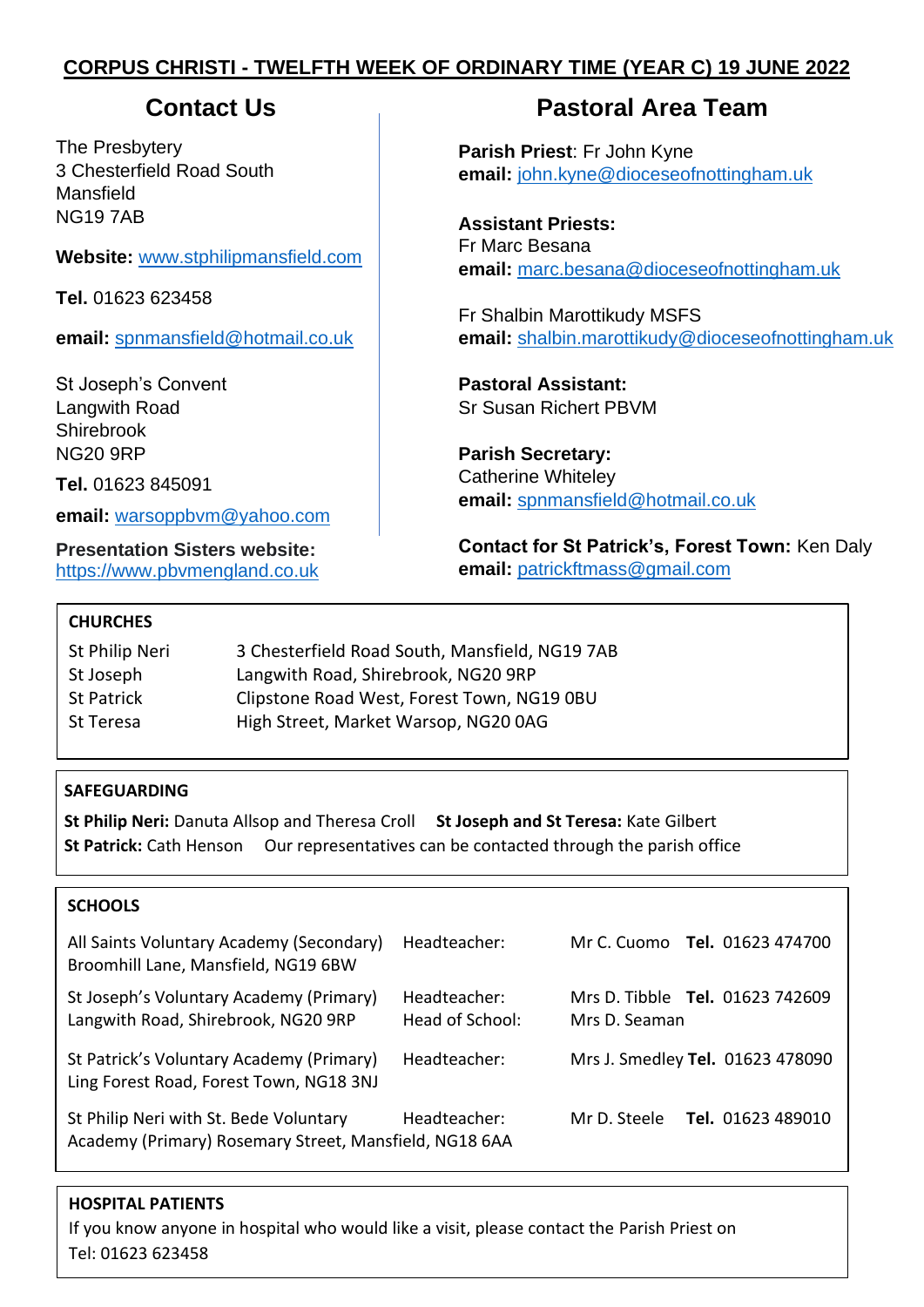**PRAYERS**

**Those who have died recently**, especially, **Stanislawa Krystyna Siewierski** whose funeral Mass will take place at St Philip Neri on Tuesday 21 June at 11.00am. **May Fisher** who died last Saturday. Please remember Stanislawa and May and their families in your prayers.

**Holy Father's Prayer Intentions June 2022:** We pray for Christian families around the world; may they embody and experience unconditional love and advance in holiness in their daily lives.

### **CAFOD Prayer for Ukraine**

Loving God, we pray for the people of Ukraine, for all those suffering or afraid, that you will be close to them and protect them. We pray for world leaders, for compassion, strength and wisdom to guide their choices. We pray for the world that in this moment of crisis, we may reach out in solidarity to our brothers and sisters in need. May we walk in your ways so that peace and justice become a reality for the people of Ukraine and for all the world. Amen

#### **CONFESSIONS**

**St Joseph,** Fridays 9.30am – 10.00am **St Patrick,** Wednesdays after 9.15am Mass **St Philip Neri**, Saturdays 10.30am – 11.30am **St Teresa,** Thursdays 10.30am -11.00am

**GENERAL NOTICES**

**Lifting of Restrictions:** With the further lifting of restrictions, regarding attendance at Mass, we ask that you continue to be sensitive to the needs of those around you. The wearing of a face covering is optional and hand sanitiser is available for use on entering and leaving church. **Collection is now taken during the Offertory of the Mass by greeters and volunteers. Any second collections will be taken just before the end of Mass.**

**How to Donate to the Parish - Supporting the Church financially:** We have seen a significant reduction on the Parish finances and are encouraging people to pay their weekly collection and if applicable Gift Aid contributions by direct debit, standing order or through online banking.

Bank donations are an effective way of gifting; they reduce the need for a weekly envelope and this saves money. Please do consider paying your weekly collection by direct debit, standing order or through online banking if you do not already do so. If you bank online, you can round up whatever you pay weekly into a monthly figure or make a one off payment. You can set up Direct Debit or Standing Orders through online banking using the bank details below:

#### **St Philip Neri Mansfield RCP Sort Code: 30-95-43 Account No. 00091903 St Joseph Shirebrook RCP Sort Code: 30-95-43 Account No. 00123600 - Including St Joseph, Shirebrook, St Teresa, Warsop and St Bernadette, Bolsover. Forest Town RC Parish (St Patrick) Sort Code: 30-95-43 Account No. 0050891**

**Gift Aid:** If you are a UK tax payer, please consider gift aiding your collection. Donating through Gift Aid means our parish can claim an extra 25p for every £1 you give. It will not cost you any extra. Link for forms as follows: Support your Parishes – [Catholic Mansfield \(stphilipmansfield.com\)](http://www.stphilipmansfield.com/support-the-parishes/) Click the link above and select St Philip Neri or St Joseph to fill in the relevant form. Once complete either by email [spnmansfield@hotmail.co.uk,](mailto:spnmansfield@hotmail.co.uk) bring to church or post to the parish office. If you do not currently Gift Aid and would like to, please click on the link above or contact the Parish Secretary on 01623 623 458 or [spnmansfield@hotmail.co.uk](mailto:spnmansfield@hotmail.co.uk)

**UPDATE - Journey towards one parish….** You may be aware that there has been a good deal of consultation happening in the Diocese with regard to the need to look at the number of priests and the number of Churches. The Sherwood deanery has already had some changes with regards to parishes losing their resident priest. The Deanery meeting in Newark on the 19 February, made it clear that parishes will have to amalgamate. On Thursday 5 May there was an initial meeting in St Philip Neri Church Hall of the PPC's of St Philip Neri and St Patrick's and the Core groups of St Joseph's and St Teresa's. The purpose of this meeting was to start exploring what we need to do to fulfil the request of the Diocese to amalgamate the communities in the Mansfield Pastoral Area into one parish. We will keep you informed of progress and any changes that will need to be made further to those we have already experienced. On Tuesday 24 May at 7pm at St Philip Neri Hall, we hosted a Deanery wide meeting with the Vicar General Canon Jarosz to further discuss the changes and consider what areas we need to look at to bring our parish together and at the same time, be missionary and reach out.

**Diocesan E-news:** The first edition of the brand new diocesan e-news in on the horizon, sign up to make sure you don't miss it. It only takes 60 seconds! Register via **dioceseofnottingham.uk/news/mailinglist** by emailing naomi.roberts@dioceseofnottingham.uk or scanning the QR code on the poster.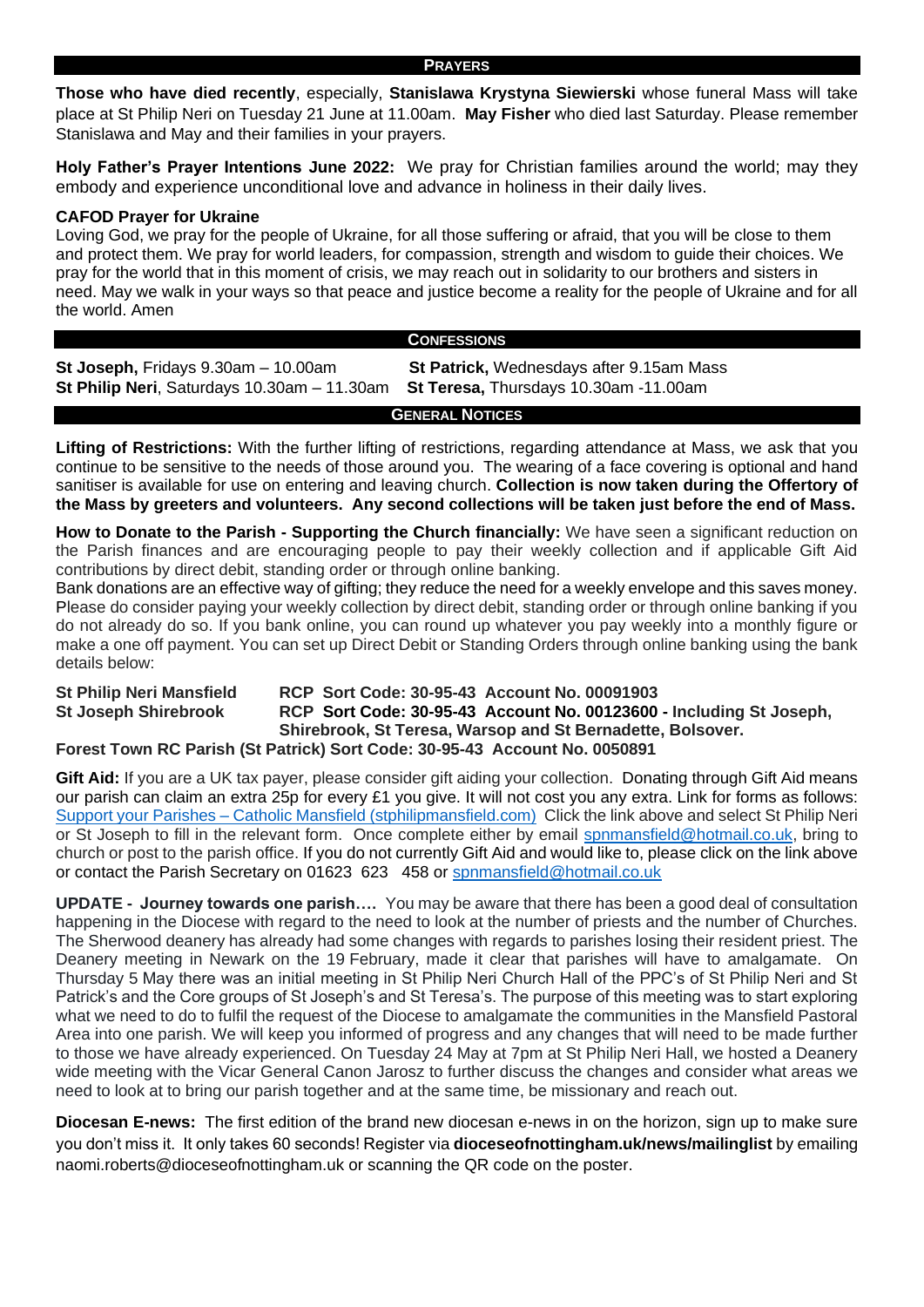**World Meeting of Families**: Events for Families this June to celebrate the World Meeting of Families the diocese has organised: a talk on Tuesday 21 June at 8pm: 'Parenting as a Way to Sainthood: What We Can Learn from Ss Louis and Zelie Martin'; exploring the lives St Therese of Lisieux's parents and how we grow in faith as a family; a second talk on Thursday 23 June at 8pm 'Evangelising your Children'; looking at how to pass the faith on to your children; thirdly on Saturday 25 June at 4pm there will be a Diocesan Mass for Families followed by BBQ and Social Gathering at Our Lady of Lincoln Church, Lincoln. To register for any of the three events visit [www.dioceseofnottingham.uk/events.](http://www.dioceseofnottingham.uk/events)

**Hidden Treasure**: Catholic Churches in England and Wales The Friends of Nottingham Cathedral invite everyone to their inaugural Summer Lecture on Thursday 30 June at 7pm, in the Cathedral, and given by Sophie Andreae, architectural historian. It will explore Catholic architecture from around the country, with particular attention to our Cathedral, St Mary's, Derby; Good Shepherd, Woodthorpe; and All Saints, Hassop. Tickets (£10, including a glass of wine) can be purchased at friendsofnottinghamcathedral.eventbrite.co.uk All proceeds to the work of The Friends.

**Vacancy - Bishop's Personal Assistant:** An exciting opportunity has arisen to support the work of Bishop Patrick as the Bishop's Personal Assistant. This role would suit someone with experience as a Senior Personal Assistant or Executive Assistant in a substantial complex organisation, who is willing and able enthusiastically to support the mission of the Catholic Church and with knowledge of its organisation and functions. For more information and an application pack email [office@dioceseofnottingham.uk](mailto:office@dioceseofnottingham.uk) The deadline for applications is Monday 4 July.

**Talking Philosophy: a Carmelite Perspective** – Reading & Discussion Zoom Group Open to All meets on Wednesday 6 July, at 8.00pm until 10.00pm. More information at the back of church.

**The Interdiocesan Pilgrimage to Padley**: In honour of Blessed Robert Ludlam and Blessed Nicholas Garlick, will be celebrated on Sunday 10 July, meeting at 3.00pm in Grindleford (S32 2JA). Bishop John Arnold, of Salford, will preach – and all are very welcome. Please see the poster for more details at the back of church.

**Foundation Governor Required at St Philip Neri with St Bede Catholic Voluntary Academy:** If you are a practising Catholic and interested in helping your community then this is for you! A virtual information session about being a foundation governor for our Catholic school is taking place on **Wednesday 22 June** from 7.00pm – 8.30pm. Please see the poster at the back of church. To reserve your place please contact: Julie Sweeney at the Diocesan Education Service [\(julie.sweeney@nottingham-des.org.uk\)](mailto:julie.sweeney@nottingham-des.org.uk).

#### **SECOND COLLECTIONS**

19 June 2022 – Day For Life 26 June 2022 – Peter's Pence

#### **ST BERNADETTE'S COMMUNITY**

**Next Mass:** At St Mary and St Laurence Mass will be celebrated on Friday 1 July at 10.00am.

#### **ST JOSEPH**

**Afternoon Tea:** There will be afternoon tea in St Joseph's Convent garden on Saturday 25 June, after St Joseph's Mass. All are welcome.

#### **ST PHILIP NERI**

**Thanks to Peter Hayton** for his hours of hard work removing all the social distancing in the church.

**Congratulations** to our young people in St Philip Neri Parish who have made their First Holy Communion on Saturday 18 June.

**Ladies Recollection:** On Thursday 23 June at 4.00pm. All are Welcome.

**Repository:** We have a selection of First Holy Communion cards now on sale. For more information, please contact the parish office on tel: 01623 623458.

**Wednesday Drop In:** Every Wednesday after 12.10pm Mass.

**Summer Fayre Saturday 16 July 11.00am to 3.00pm -** Would you please donate the following items for the various stalls. Unwanted or unused gifts for the tombola, bottles, jewellery, cosmetic, books, CDs, new toys for children tombola and toys, bric-a-brac, bedding plants and gardening items, handbags, homemade jams and preserves. We also require cakes, ham, cheese, cobs and butter. Items can be left at the back of the church but perishable goods to be brought in nearer the time and items to be marked for the attention of the Summer Fayre. Good raffle prizes or money donations would be appreciated. **Raffle ticket books will be available this weekend (£2.50 per book).** Many thanks Mary Smith.

#### **ST TERESA**

**Tea and Coffee**: Will be served in the hall after Sunday Mass.